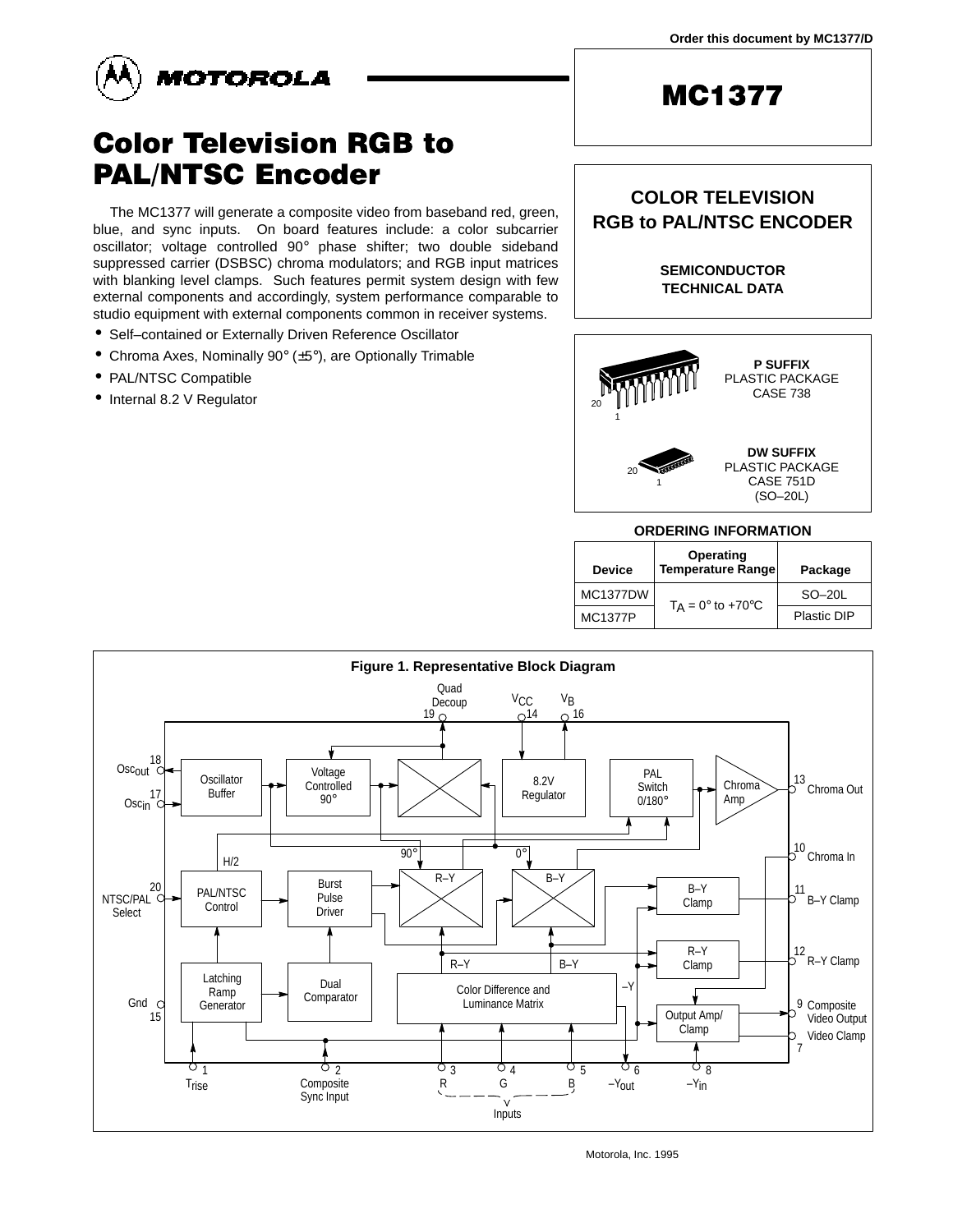#### **MAXIMUM OPERATING CONDITIONS**

| Rating                                         | Symbol                      | Value           | Unit          |
|------------------------------------------------|-----------------------------|-----------------|---------------|
| Supply Voltage                                 | $V_{\rm CC}$                | 15              | Vdc           |
| Storage Temperature                            | $\mathsf{r}_{\mathsf{stg}}$ | $-65$ to $+150$ | °€            |
| Power Dissipation Package<br>Derate above 25°C | P <sub>D</sub>              | 1.25<br>10      | W<br>$mW$ /°C |
| <b>Operating Temperature</b>                   | ١A                          | 0 to $+70$      | °C            |

#### **RECOMMENDED OPERATING CONDITIONS**

| <b>Characteristics</b>                                                                                                              | Min                  | Typ | Max               | Unit            |
|-------------------------------------------------------------------------------------------------------------------------------------|----------------------|-----|-------------------|-----------------|
| Supply Voltage                                                                                                                      | 10                   | 12  | 14                | Vdc             |
| In Current (Pin 16)                                                                                                                 | $\Omega$             |     | $-10$             | mA              |
| Sync, Blanking Level (DC level between pulses, see Figure 9e)<br>Sync Tip Level (see Figure 9e)<br>Sync Pulse Width (see Figure 9e) | 1.7<br>$-0.5$<br>2.5 | 0   | 8.2<br>0.9<br>5.2 | Vdc<br>μs       |
| R, G, B Input (Amplitude)<br>R, G, B Peak Levels for DC Coupled Inputs, with Respect to Ground                                      | 2.2                  | 1.0 | 4.4               | V <sub>pp</sub> |
| Chrominance Bandwidth (Non-comb Filtered Applications), (6 dB)                                                                      | 0.5                  | 1.5 | 2.0               | <b>MHz</b>      |
| Ext. Subscarrier Input (to Pin 17) if On–Chip Oscillator is not used.                                                               | 0.5                  | 0.7 | 1.0               | $V_{\sf pp}$    |

# **ELECTRICAL CHARACTERISTICS** ( $V_{CC}$  = 12 Vdc,  $T_A$  = 25°C, circuit of Figure 7, unless otherwise noted.)

| <b>Characteristics</b>                                                                                                                                                                                       | <b>Pins</b> | Symbol                                                      | Min                                      | <b>Typ</b>                 | Max                                      | <b>Unit</b>            |  |
|--------------------------------------------------------------------------------------------------------------------------------------------------------------------------------------------------------------|-------------|-------------------------------------------------------------|------------------------------------------|----------------------------|------------------------------------------|------------------------|--|
| <b>SUPPLY CURRENT</b>                                                                                                                                                                                        |             |                                                             |                                          |                            |                                          |                        |  |
| $V_{CC}$ = 10 V<br>Supply Current into V <sub>CC</sub> , No Load, on Pin 9.<br>Circuit Figure 7<br>$V_{CC}$ = 11 V<br>$V_{CC}$ = 12 V<br>$V_{\text{CC}}$ = 13 V<br>$V_{CC}$ = 14 V                           | 14          | <b>ICC</b>                                                  | -<br>20<br>-<br>-                        | 33<br>34<br>35<br>36<br>37 | 40                                       | mA                     |  |
| <b>VOLTAGE REGULATOR</b>                                                                                                                                                                                     |             |                                                             |                                          |                            |                                          |                        |  |
| $V_B$ Voltage ( $I_B = -10$ mA, $V_{CC} = 12$ V, Figure 7)<br>Load Regulation ( $0 <$ I <sub>B</sub> $\leq$ 10 mA, V <sub>CC</sub> = 12 V)<br>Line Regulation ( $I_B = 0$ mA, 10 V < V <sub>CC</sub> < 14 V) | 16          | $V_{B}$<br>Regload<br>Regline                               | 7.7<br>$-20$<br>$\overline{\phantom{0}}$ | 8.2<br>120<br>4.5          | 8.7<br>$+30$<br>$\overline{\phantom{0}}$ | Vdc<br>mV<br>mV/V      |  |
| <b>OSCILLATOR AND MODULATION</b>                                                                                                                                                                             |             |                                                             |                                          |                            |                                          |                        |  |
| Oscillator Amplitude with 3.58 MHz/4.43 MHz crystal                                                                                                                                                          | 17          | <b>Osc</b>                                                  | $\overline{\phantom{0}}$                 | 0.6                        | $\overline{\phantom{0}}$                 | V <sub>pp</sub>        |  |
| Subcarrier Input: Resistance at 3.58 MHz<br>4.43 MHz                                                                                                                                                         |             | $R_{\text{osc}}$                                            | -<br>$\overline{\phantom{0}}$            | 5.0<br>4.0                 |                                          | $k\Omega$              |  |
| Capacitance                                                                                                                                                                                                  |             | $C_{\rm{OSC}}$                                              | $\overline{\phantom{0}}$                 | 2.0                        |                                          | pF                     |  |
| Modulation Angle (R-Y) to (B-Y)<br>Angle Adjustment (R-Y)<br>DC Bias Voltage                                                                                                                                 |             | $\varnothing$ m<br>$\triangle \oslash m$<br>V <sub>19</sub> | -<br>-<br>$\overline{\phantom{0}}$       | ±5<br>0.25<br>6.4          | -                                        | Deg<br>Deg/µA<br>Vdc   |  |
| <b>CHROMINANCE AND LUMINANCE</b>                                                                                                                                                                             |             |                                                             |                                          |                            |                                          |                        |  |
| Chroma Input DC Level<br>Chroma Input Level for 100% Saturation                                                                                                                                              | 10          | $V_{\text{in}}$                                             | -<br>$\equiv$                            | 4.0<br>0.7                 |                                          | Vdc<br>V <sub>pp</sub> |  |
| Chroma Input: Resistance<br>Capacitance                                                                                                                                                                      |             | $R_{in}$<br>$C_{\text{in}}$                                 | -                                        | 10<br>2.0                  |                                          | $k\Omega$<br>pF        |  |
| Chroma DC Output Level<br>Chroma Output Level at 100% Saturation                                                                                                                                             | 13          | $V_{\text{out}}$                                            | 8.9<br>-                                 | 10<br>1.0                  | 10.9                                     | Vdc<br>V <sub>pp</sub> |  |
| Chroma Output Resistance                                                                                                                                                                                     |             | $R_{\text{out}}$                                            | $\overline{\phantom{0}}$                 | 50                         | $\overline{\phantom{0}}$                 | Ω                      |  |
| Luminance Bandwidth (-3.0 dB), Less Delay Line                                                                                                                                                               |             | <b>BW<sub>Luma</sub></b>                                    | -                                        | 8.0                        | -                                        | <b>MHz</b>             |  |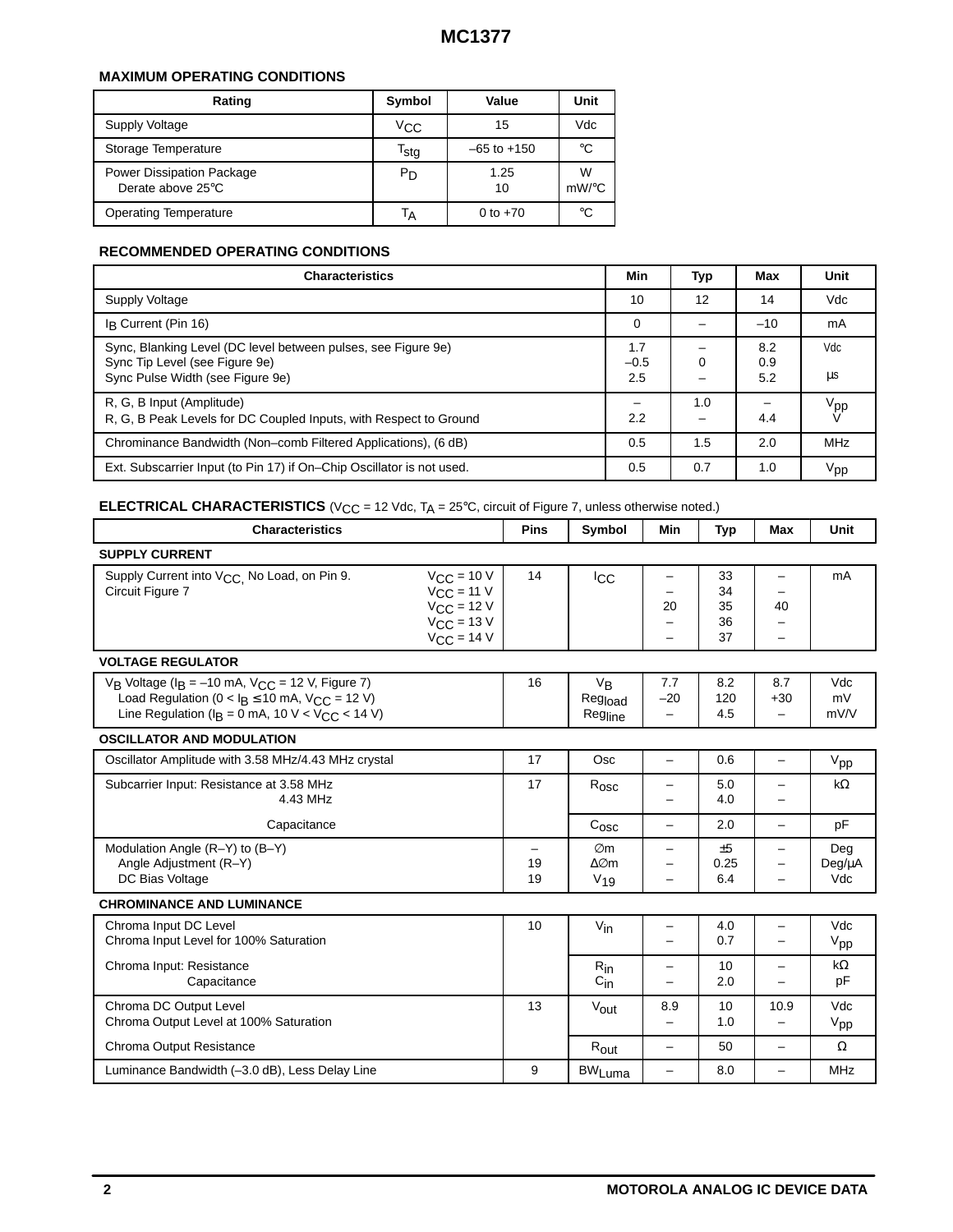#### **ELECTRICAL CHARACTERISTICS** (V<sub>CC</sub> = 12 Vdc, T<sub>A</sub> = 25°C, circuit of Figure 7, unless otherwise noted.)

| <b>Characteristics</b>                                                                                 | <b>Pins</b> | Symbol                        | <b>Min</b>  | Typ                      | Max | Unit            |
|--------------------------------------------------------------------------------------------------------|-------------|-------------------------------|-------------|--------------------------|-----|-----------------|
| <b>VIDEO INPUT</b>                                                                                     |             |                               |             |                          |     |                 |
| R, G, B Input DC Levels                                                                                | 3, 4, 5     | <b>RGB</b>                    | 2.8         | 3.3                      | 3.8 | Vdc             |
| R, G, B Input for 100% Color Saturation                                                                |             |                               | -           | 1.0                      | -   | V <sub>pp</sub> |
| R, G, B Input: Resistance<br>Capacitance                                                               |             | R <sub>RGB</sub><br>$C_{RGB}$ | 8.0<br>-    | 10<br>2.0                | 17  | kΩ<br>pF        |
| Sync Input Resistance (1.7 $\vee$ < Input < 8.2)                                                       | 2           | Sync                          | -           | 10                       |     | k $\Omega$      |
| <b>COMPOSITE VIDEO OUTPUT</b>                                                                          |             |                               |             |                          |     |                 |
| Sync<br>Composite Output,<br>Luminance<br>100% Saturation<br>Chroma<br>(see Figure 8d)<br><b>Burst</b> | 9           | $CV_{out}$                    | -<br>-<br>- | 0.6<br>1.4<br>1.7<br>0.6 |     | $V_{\text{pp}}$ |
| Output Impedance (Note 1)                                                                              |             | R <sub>video</sub>            | -           | 50                       |     | Ω               |
| Subcarrier Leakage in Output (Note 2)                                                                  |             | V <sub>Ik</sub>               | -           | 20                       | -   | $mV_{pp}$       |

**NOTES:** 1. Output Impedance can be reduced to less than 10 Ω by using a 150 Ω output load from Pin 9 to ground. Power supply current will

increase to about 60 mA. 2. Subcarrier leakage can be reduced to less than 10 mV with optional circuitry (see Figure 12).

### **PIN FUNCTION DESCRIPTIONS**

| Symbol                | <b>Pin</b>     | <b>Description</b>                                                                                                                                                    |  |  |
|-----------------------|----------------|-----------------------------------------------------------------------------------------------------------------------------------------------------------------------|--|--|
| $t_{r}$               | $\mathbf{1}$   | External components at this pin set the rise time of the internal ramp function generator (see Figure 10).                                                            |  |  |
| Sync                  | 2              | Composite sync input. Presents 10 $k\Omega$ resistance to input.                                                                                                      |  |  |
| R.                    | 3              | Red signal input. Presents 10 k $\Omega$ impedance to input. 1.0 V <sub>pp</sub> required for 100% saturation.                                                        |  |  |
| G                     | 4              | Green signal input. Presents 10 k $\Omega$ impedance to input. 1.0 Vpp required for 100% saturation.                                                                  |  |  |
| B                     | 5              | Blue signal Input. Presents 10 kΩ impedance to input. 1.0 V <sub>pp required</sub> for 100% saturation.                                                               |  |  |
| $-Y_{\text{out}}$     | 6              | Luma (-Y) output. Allows external setting of luma delay time.                                                                                                         |  |  |
| V <sub>clamp</sub>    | $\overline{7}$ | Video Clamp pin. Typical connection is a $0.01 \mu$ F capacitor to ground.                                                                                            |  |  |
| $-Y_{\text{in}}$      | 8              | Luma ( $-Y$ ) input. Presents 10 k $\Omega$ input impedance.                                                                                                          |  |  |
| $CV_{out}$            | 9              | Composite Video output. 50 $\Omega$ output impedance.                                                                                                                 |  |  |
| Chroma <sub>In</sub>  | 10             | Chroma input. Presents 10 $k\Omega$ input impedance.                                                                                                                  |  |  |
| B-Y <sub>clamp</sub>  | 11             | B-Y clamp. Clamps B-Y during blanking with a 0.1 $\mu$ F capacitor to ground.<br>Also used with R-Y clamp to null residual color subcarrier in output.                |  |  |
| $R-Y$ clamp           | 12             | $R-Y$ clamp. Clamps $R-Y$ during blanking with a 0.1 $\mu$ F capacitor to ground.<br>Also used with B-Y clamp to null residual color subcarrier in output.            |  |  |
| ChromaOut             | 13             | Chroma output. 50 $\Omega$ output impedance.                                                                                                                          |  |  |
| <b>V<sub>CC</sub></b> | 14             | Power supply pin for the IC; $+12$ , $\pm 2.0$ V, required at 35 mA (typical).                                                                                        |  |  |
| Gnd                   | 15             | Ground pin.                                                                                                                                                           |  |  |
| V <sub>B</sub>        | 16             | 8.2 V reference from an internal regulator capable of delivering 10 mA to external circuitry.                                                                         |  |  |
| Oscin                 | 17             | Oscillator input. A transistor base presents 5.0 $k\Omega$ to an external subcarrier input, or is available for<br>constructing a Colpitts oscillator (see Figure 4). |  |  |
| $Osc_{out}$           | 18             | Oscillator output. The emitter of the transistor, with base access at Pin 17, is accessible for completing the<br>Colpitts oscillator. See Figure 4.                  |  |  |
| $\varnothing$ m       | 19             | Quad decoupler. With external circuitry, R-Y to B-Y relative angle errors can be corrected. Typically,<br>requires a 0.01 µF capacitor to ground.                     |  |  |
| NTSC/PAL<br>Select    | 20             | NTSC/PAL switch. When grounded, the MC1377 is in the NTSC mode; if unconnected, in the PAL mode.                                                                      |  |  |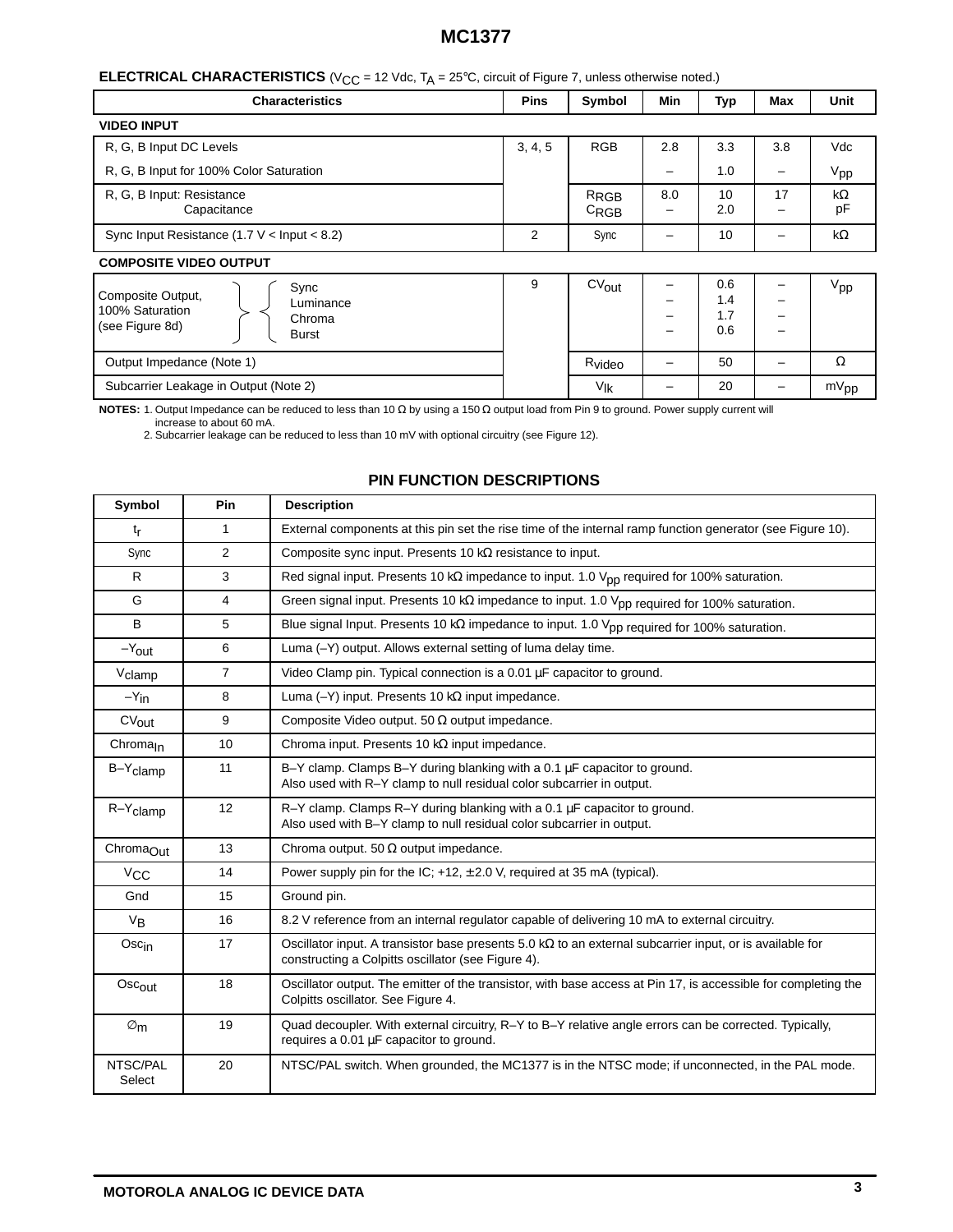#### **FUNCTIONAL DESCRIPTION**

#### **Figure 2. Power Supply and VR**







**Figure 4. Chroma Section**



#### Power Supply and V<sub>B</sub> (8.2 V Regulator)

The MC1377 pin for power supply connection is Pin 14. From the supply voltage applied to this pin, the IC biases internal output stages and is used to power the 8.2 V internal regulator ( $V<sub>B</sub>$  at Pin 16) which biases the majority of internal circuitry. The regulator will provide a nominal 8.2 V and is capable of 10 mA before degradation of performance. An equivalent circuit of the supply and regulator is shown in Figure 2.

#### **R, G, B Inputs**

The RGB inputs are internally biased to 3.3 V and provide 10 k $\Omega$  of input impedance. Figure 3 shows representative input circuitry at Pins 3, 4, and 5.

The input coupling capacitors of 15  $\mu$ F are used to prevent tilt during the 50/60 Hz vertical period. However, if it is desired to avoid the use of the capacitors, then inputs to Pins 3, 4, and 5 can be dc coupled provided that the signal levels are always between 2.2 V and 4.4 V.

After input, the separate RGB information is introduced to the matrix circuitry which outputs the R–Y, B–Y, and –Y signals. The –Y information is routed out at Pin 6 to an external delay line (typically 400 ns).

#### **DSBSC Modulators and 3.58 MHz Oscillator**

The R–Y and B–Y outputs (see (B–Y)/(R–Y) Axes versus I/Q Axes, Figure 22) from the matrix circuitry are amplitude modulated onto the 3.58/4.43 MHz subcarrier. These signals are added and color burst is included to produce composite chroma available at Pin 13. These functions plus others, depending on whether NTSC or PAL operation is chosen, are performed in the chroma section. Figure 4 shows a block diagram of the chroma section.

The MC1377 has two double balanced mixers, and regardless of which mode is chosen (NTSC or PAL), the mixers always perform the same operation. The B–Y mixer modulates the color subcarrier directly, the R–Y mixer receives a 90° phase shifted color subcarrier before being modulated by the R–Y baseband information. Additional operations are then performed on these two signals to make them NTSC or PAL compatible.

In the NTSC mode, the NTSC/PAL control circuitry allows an inverted burst of 3.58 MHz to be added only to the B–Y signal. A gating pulse or "burst flag" from the timing section permits color burst to be added to the B–Y signal. This color burst is 180° from the B–Y signal and 90° away from the R–Y signal (see Figure 22) and permits decoding of the color information. These signals are then added and amplified before being output, at Pin 13, to be bandpassed and then reintroduced to the IC at Pin 10.

In the PAL mode, NTSC/PAL control circuitry allows an inverted 4.43 MHz burst to be added to both R–Y and B–Y equally to produce the characteristic PAL 225°/135 burst phase. Also, the R–Y information is switched alternately from 180° to 0° of its original position and added to the B–Y information to be amplified and output.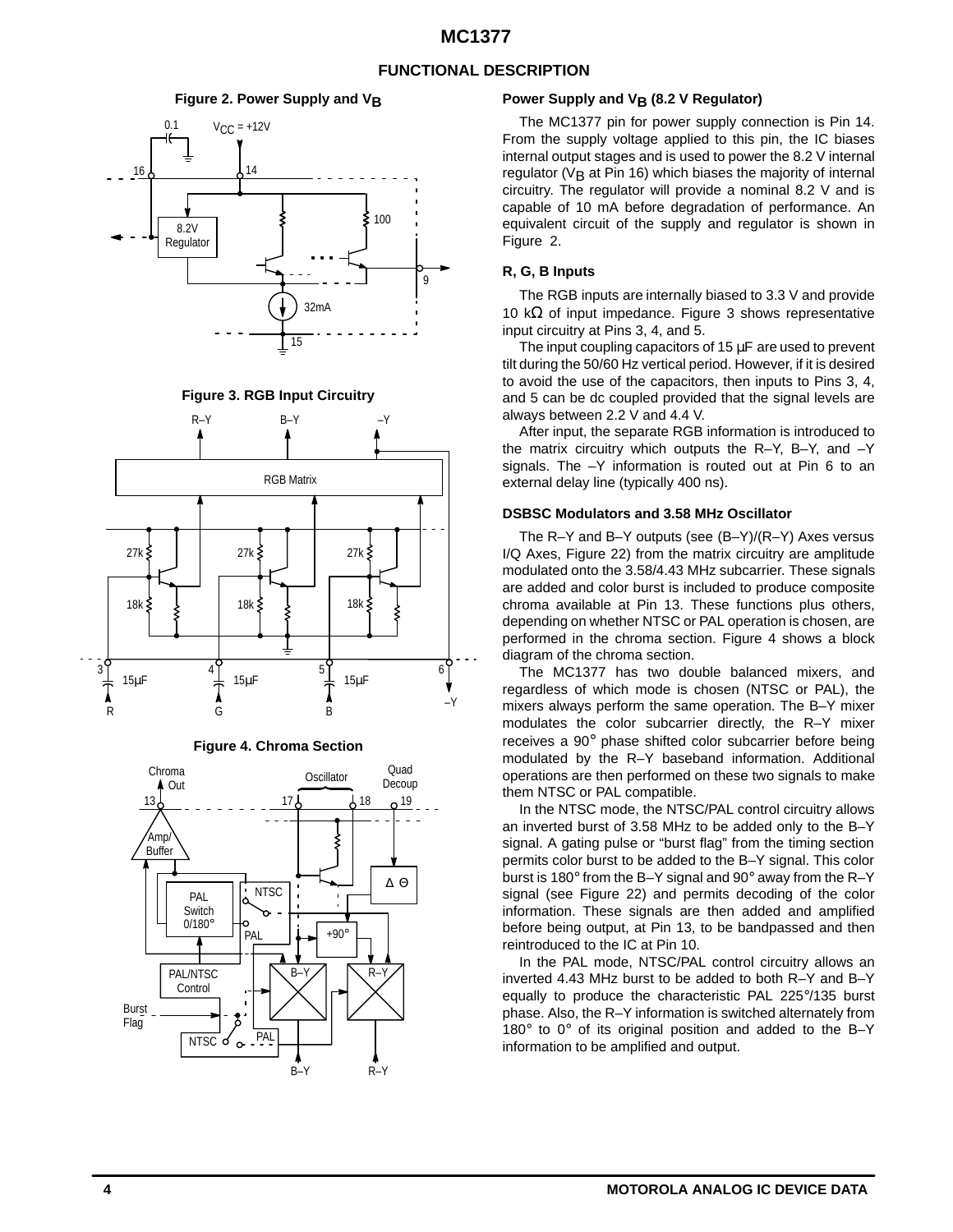#### **Timing Circuitry**

The composite sync input at Pin 2 performs three important functions: it provides the timing (but not the amplitude) for the sync in the final output; it drives the black level clamps in the modulators and output amplifier; and it triggers the ramp generator at Pin 1, which produces burst envelope and PAL switching. A representative block diagram of the timing circuitry is shown in Figure 5.

In order to produce a color burst, a burst envelope must be generated which "gates" a color subcarrier into the R–Y and B–Y modulators. This is done with the ramp generator at Pin 1.

The ramp generator at Pin 1 is an R–C type in which the pin is held low until the arrival of the leading edge of sync. The rising ramp function, with time constant R–C, passes through two level sensors – the first one starts the gating pulse and the second stops it (see Figure 10). Since the "early" part of the exponential is used, the timing provided is relatively accurate from chip–to–chip and assembly–to–assembly. Fixed components are usually adequate. The ramp continues to rise for more than half of the line interval, thereby inhibiting burst generation on "half interval" pulses on vertical front and back porches. The ramp method will produce burst on the vertical front and back "porches" at full line intervals.

#### **R–Y, B–Y Clamps and Output Clamp/Amplifier**

The sync signal, shown in the block diagram of Figure 6, drives the R–Y and B–Y clamps which clamp the R–Y and B–Y signals to reference black during the blanking periods. The output amplifier/clamp provides this same function plus combines and amplifies the chroma and luma components for composite video output.

#### **Application Circuit**

Figure 7 illustrates the block diagram of the MC1377 and the external circuitry required for typical operation.

**Figure 5. Timing Circuitry**



**Figure 6. R–Y, B–Y and Output Amplifier Clamps**





#### **Figure 7. Block Diagram and Application Circuit**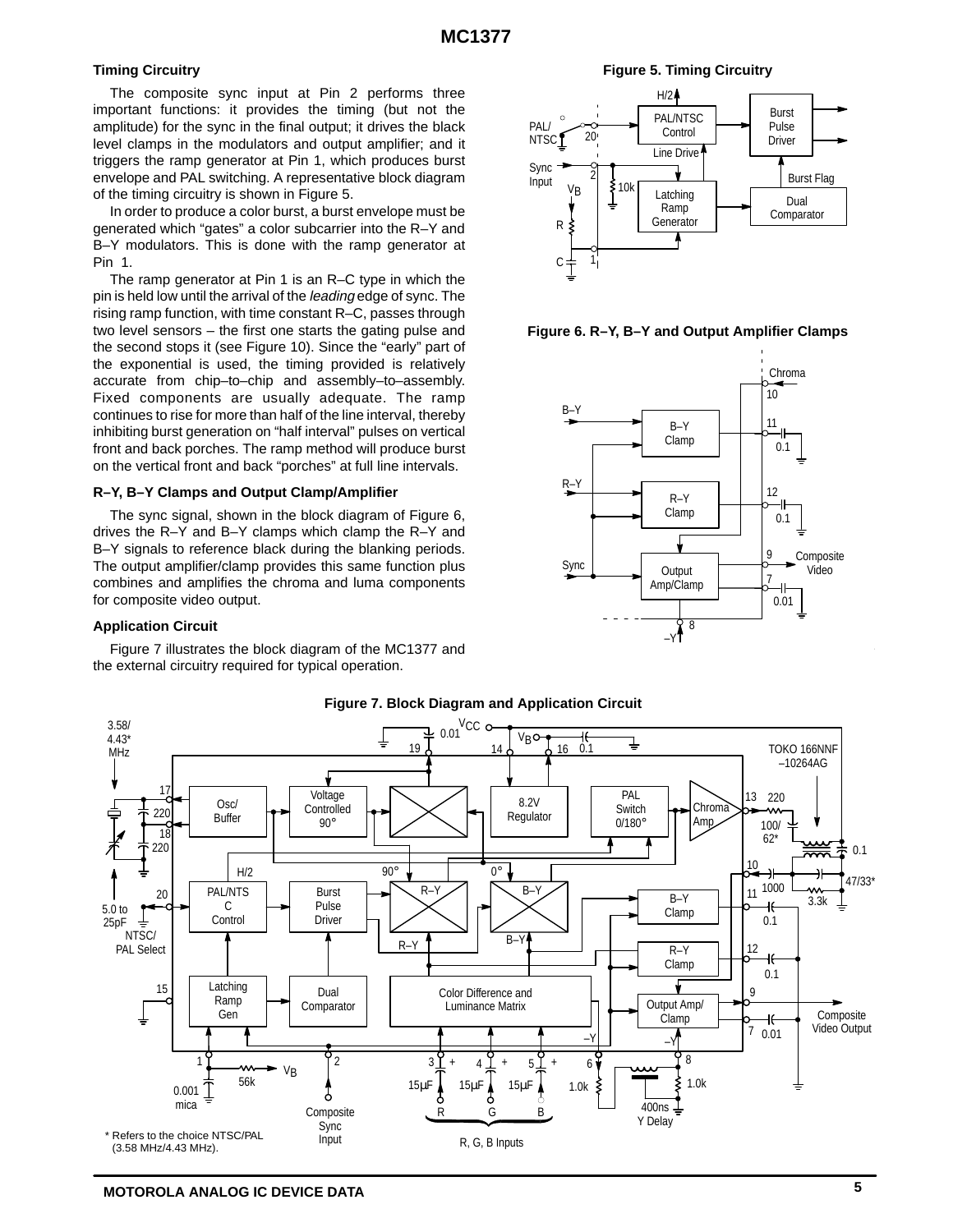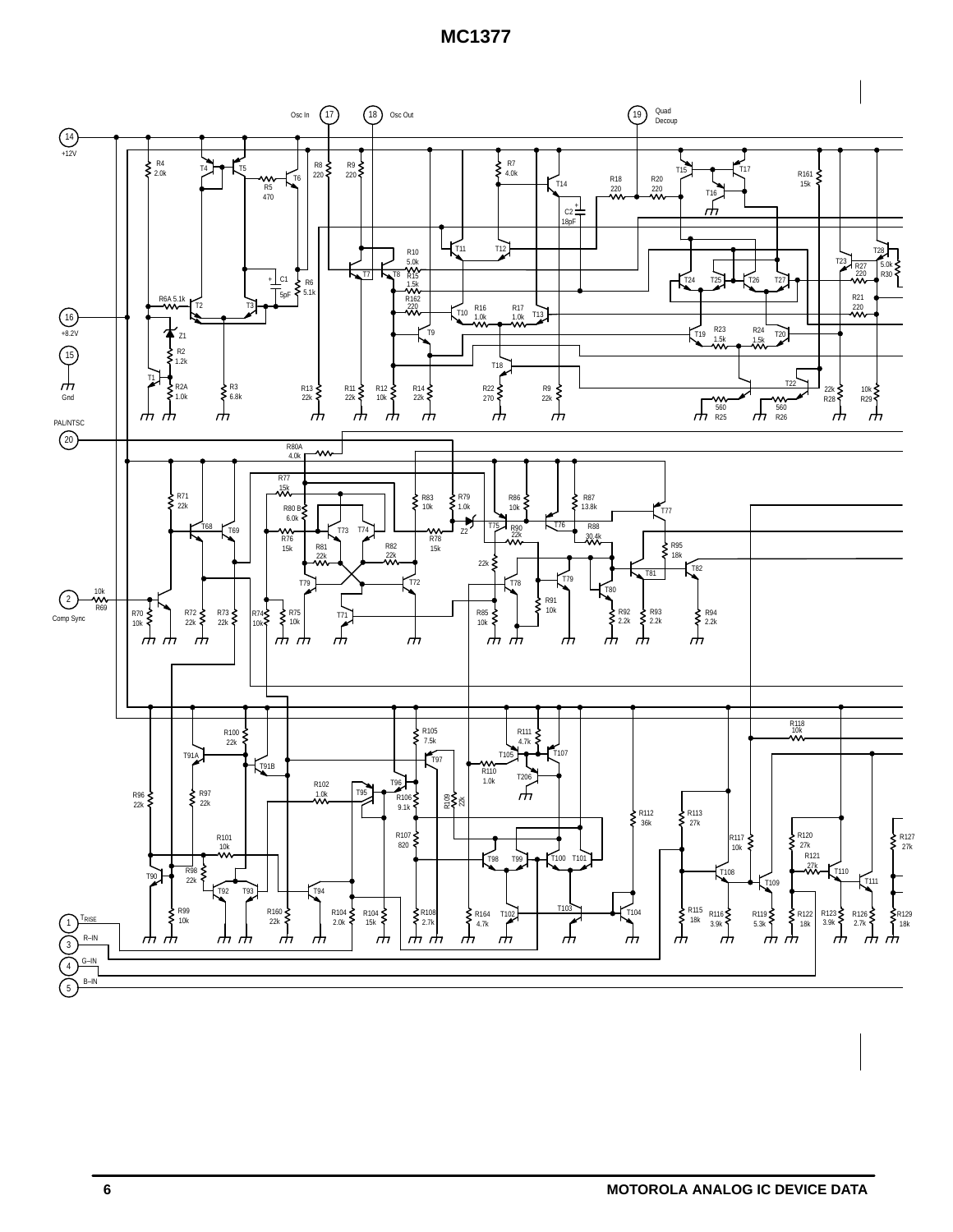

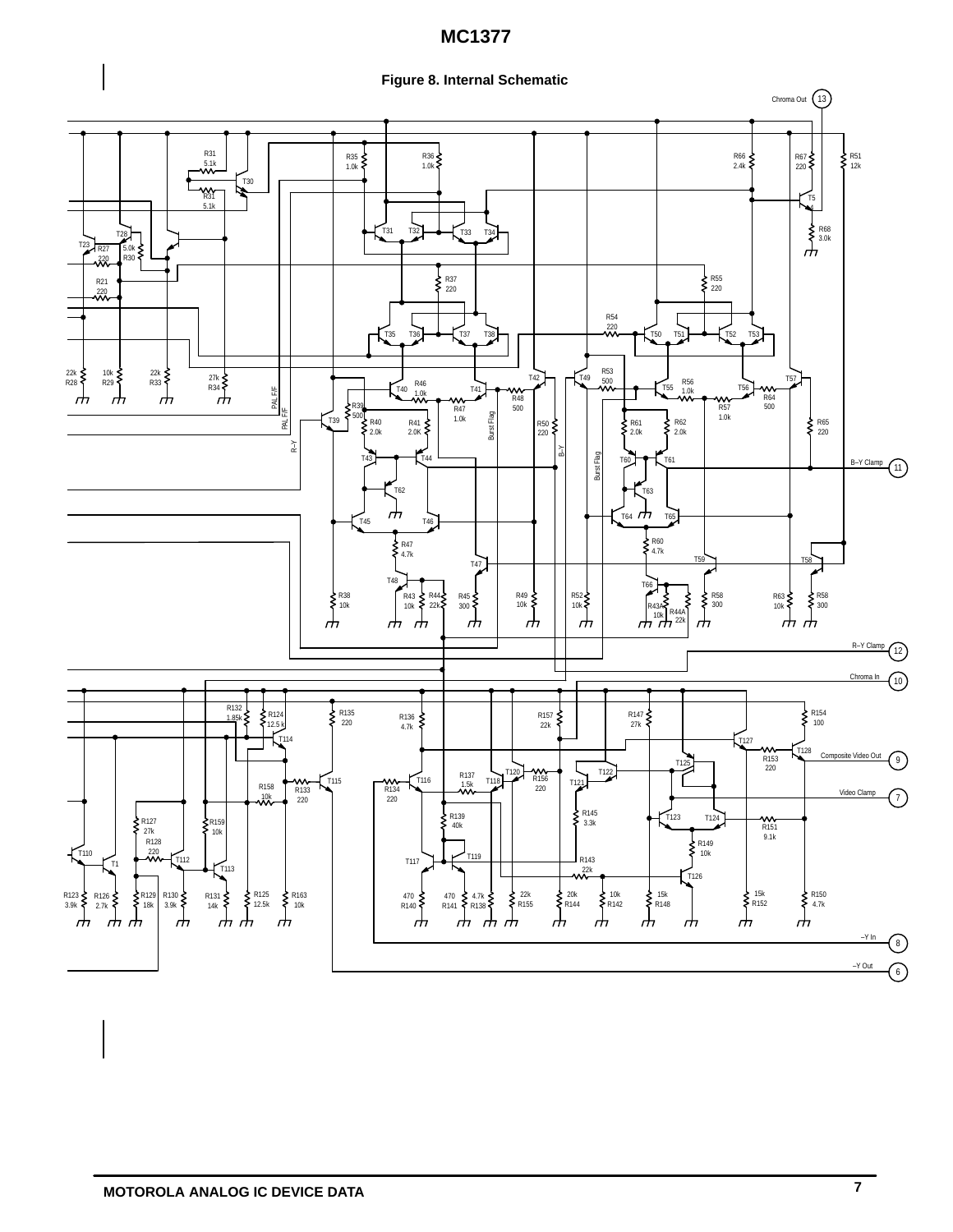#### **APPLICATION INFORMATION**



#### **R, G, B Input Levels**

The signal levels into Pins 3, 4, 5 should be 1.0  $V_{DD}$  for fully saturated, standard composite video output levels as shown in Figure 9(d). The inputs require 1.0  $V_{DD}$  since the internally generated sync pulse and color burst are at fixed and predetermined amplitudes.

Further, it is essential that the portion of each input which occurs during the sync interval represent black for that input since that level will be clamped to reference black in the color modulators and output stage. This implies that a refinement, such as a difference between black and blanking levels, must be incorporated in the RGB input signals.

If Y, R–Y, B–Y and burst flag components are available and the MC1377 is operating in NTSC, inputs may be as follows: the Y component can be coupled through a 15 pF capacitor to Pins 3, 4 and 5 tied together; the (–[R–Y]) component can be coupled to Pin 12 through a 0.1 µF capacitor, and the (–[B–Y]) and burst flag components can be coupled to Pin 11 in a similar manner.

#### **Sync Input**

As shown in Figure 9(e), the sync input amplitude can be varied over a wide latitude, but will require bias pull–up from most sync sources. The important requirements are:

- 1)The voltage level between sync pulses must be between 1.7 V and 8.2 V, see Figure 9(e).
- 2)The voltage level for the sync tips must be between +0.9 V and – 0.5 V, to prevent substrate leakage in the IC, see Figure 9(e).
- 3)The width of the sync pulse should be no longer than 5.2  $\mu$ s and no shorter than 2.5  $\mu$ s.

For PAL operation, correctly serrated vertical sync is necessary to properly trigger the PAL divider. In NTSC mode, simplified "block" vertical sync can be used but the loss of proper horizontal timing may cause "top hook" or "flag waving" in some monitors. An interesting note is that composite video can be used directly as a sync signal, provided that it meets the sync input criteria.

#### **Latching Ramp (Burst Flag) Generator**

The recommended application is to connect a close tolerance (5%) 0.001 µF capacitor from Pin 1 to ground and a resistor of 51 k $\Omega$  or 56 k $\Omega$  from Pin 1 to V<sub>B</sub> (Pin 16). This will produce a burst pulse of 2.5 µs to 3.5 µs in duration, as shown in Figure 10. As the ramp on Pin 1 rises toward the charging voltage of 8.2 V, it passes first through a burst "start threshold" at 1.0 V, then a "stop threshold" at 1.3 V, and finally a ramp reset threshold at 5.0 V. If the resistor is reduced to 43 k $\Omega$ , the ramp will rise more quickly, producing a narrower and earlier burst pulse (starting approx. 0.4 µs after sync and about 0.6 µs wide). The burst will be wider and later if the resistor is raised to 62 kΩ, but more importantly, the 5.0 V reset point may not be reached in one full line interval, resulting in loss of alternate burst pulses.

As mentioned earlier, the ramp method does produce burst at full line intervals on the "vertical porches." If this is not desired, and the MC1377 is operating in the NTSC mode, burst flag may be applied to Pin 1 provided that the tip of the pulse is between 1.0 Vdc and 1.3 Vdc. In PAL mode this method is not suitable, since the ramp isn't available to drive the PAL flip–flop. Another means of inhibiting the burst pulse is to set Pin 1 either above 1.3 Vdc or below 1.0 Vdc for the duration that burst is not desired.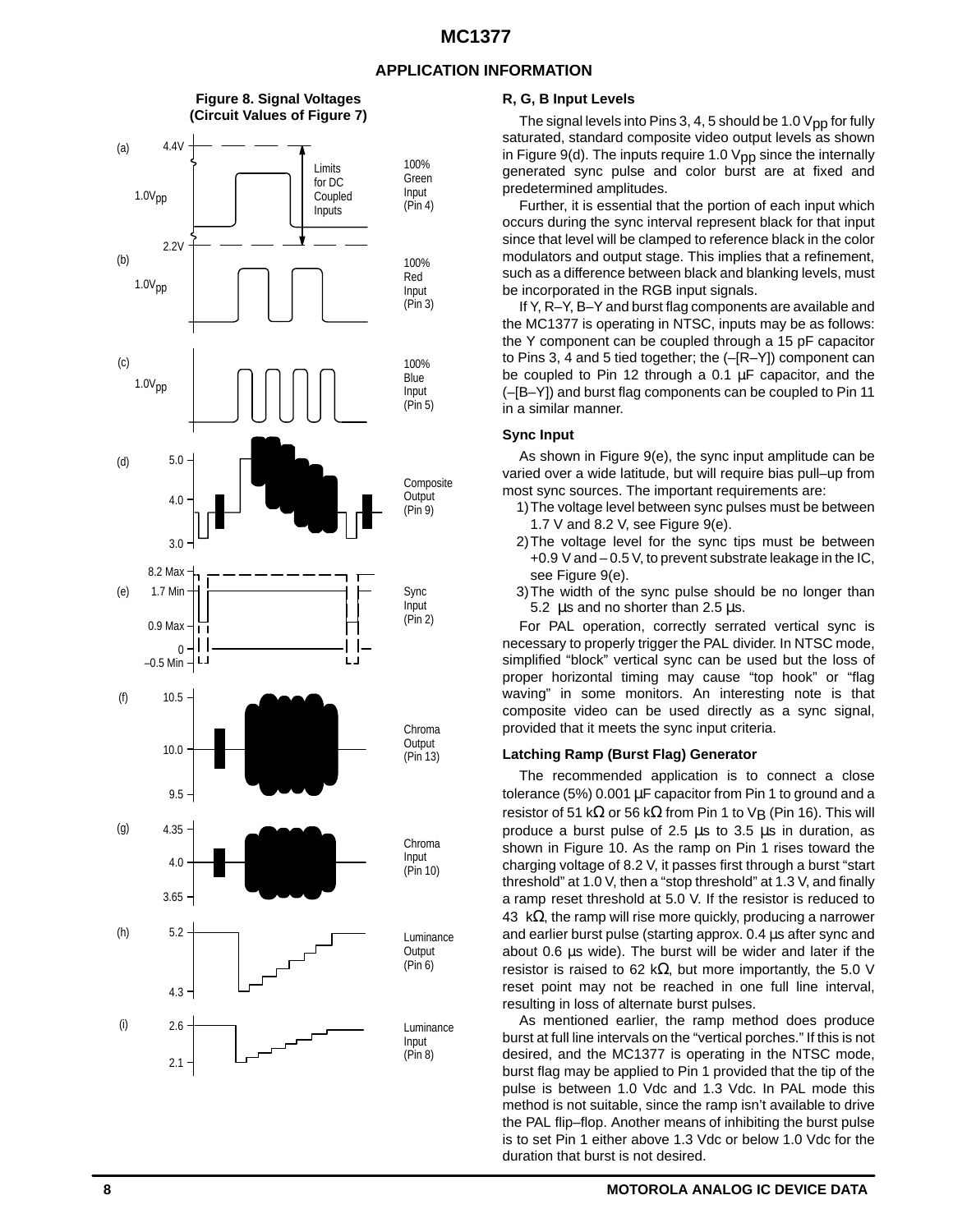#### **Color Reference Oscillator/Buffer**

As stated earlier in the general description, there is an on–board common collector Colpitts color reference oscillator with the transistor base at Pin 17 and the emitter at Pin 18. When used with a common low–cost TV crystal and capacitive divider, about 0.6  $V_{pp}$  will be developed at Pin 17. The frequency adjustment can be done with a series 30 pF trimmer capacitor over a total range of about 1.0 kHz. Oscillator frequency should be adjusted for each unit, keeping in mind that most monitors and receivers can pull in 1200 Hz.

If an external color reference is to be used exclusively, it must be continuous. The components on Pins 17 and 18 can be removed, and the external source capacitively coupled into Pin 17. The input at Pin 17 should be a sine wave with amplitude between 0.5  $V_{\text{pp}}$  and 1.0  $V_{\text{pp}}$ .

Also, it is possible to do both; i.e., let the oscillator "free run" on its own crystal and override with an external source. An extra coupling capacitor of 50 pF from the external source to Pin 17 was adequate with the experimentation attempted.

#### **Voltage Controlled 90**°

The oscillator drives the (B–Y) modulator and a voltage controlled phase shifter which produces an oscillator phase of  $90^{\circ} \pm 5^{\circ}$  at the (R–Y) modulator. In most situations, the result of an error of 5° is very subtle to all but the most expert eye. However, if it is necessary to adjust the angle to better accuracy, the circuit shown in Figure 11 can be used.

Pulling Pin 19 up will increase the (R–Y) to (B–Y) angle by about 0.25°/µA. Pulling Pin 19 down reduces the angle by the same sensitivity. The nominal Pin 19 voltage is about 6.3 V, so even though it is unregulated, the 12 V supply is best for good control. For effective adjustment, the simplest approach is to apply RGB color bar inputs and use a vectorscope. A simple bar generator giving R, G, and B outputs is shown in Figure 26.



#### **Figure 9. Ramp/Burst Gate Generator**

#### **Residual Feedthrough Components**

As shown in Figure 9(d), the composite output at Pin 9 for fully saturated color bars is about 2.6  $V_{\text{pp}}$ , output with full chroma on the largest bars (cyan and red) being 1.7  $V_{DD}$ . The typical device, due to imperfections in gain, matrixing, and modulator balance, will exhibit about 20 m $V_{\text{pp}}$  residual color subcarrier in both white and black. Both residuals can be reduced to less than 10 mV $_{\text{pp}}$  for the more exacting applications.

 The subcarrier feedthrough in black is due primarily to imbalance in the modulators and can be nulled by sinking or sourcing small currents into clamp Pins 11 and 12 as shown in Figure 12. The nominal voltage on these pins is about 4.0 Vdc, so the 8.2 V regulator is capable of supplying a pull up source. Pulling Pin 11 down is in the 0° direction, pulling it up is towards 180°. Pulling Pin 12 down is in the 90° direction, pulling it up is towards 270°. Any direction of correction may be required from part to part.

White carrier imbalance at the output can only be corrected by juggling the relative levels of R, G, and B inputs for perfect balance. Standard devices are tested to be within 5% of balance at full saturation. Black balance should be adjusted first, because it affects all levels of gray scale equally. There is also usually some residual baseband video at the chroma output (Pin 13), which is most easily observed by disabling the color oscillator. Typical devices show  $0.4 V<sub>DD</sub>$ of residual luminance for saturated color bar inputs. This is not a major problem since Pin 13 is always coupled to Pin 10 through a bandpass or a high pass filter, but it serves as a warning to pay proper attention to the coupling network.

#### **Figure 10. Adjusting Modulator Angle**

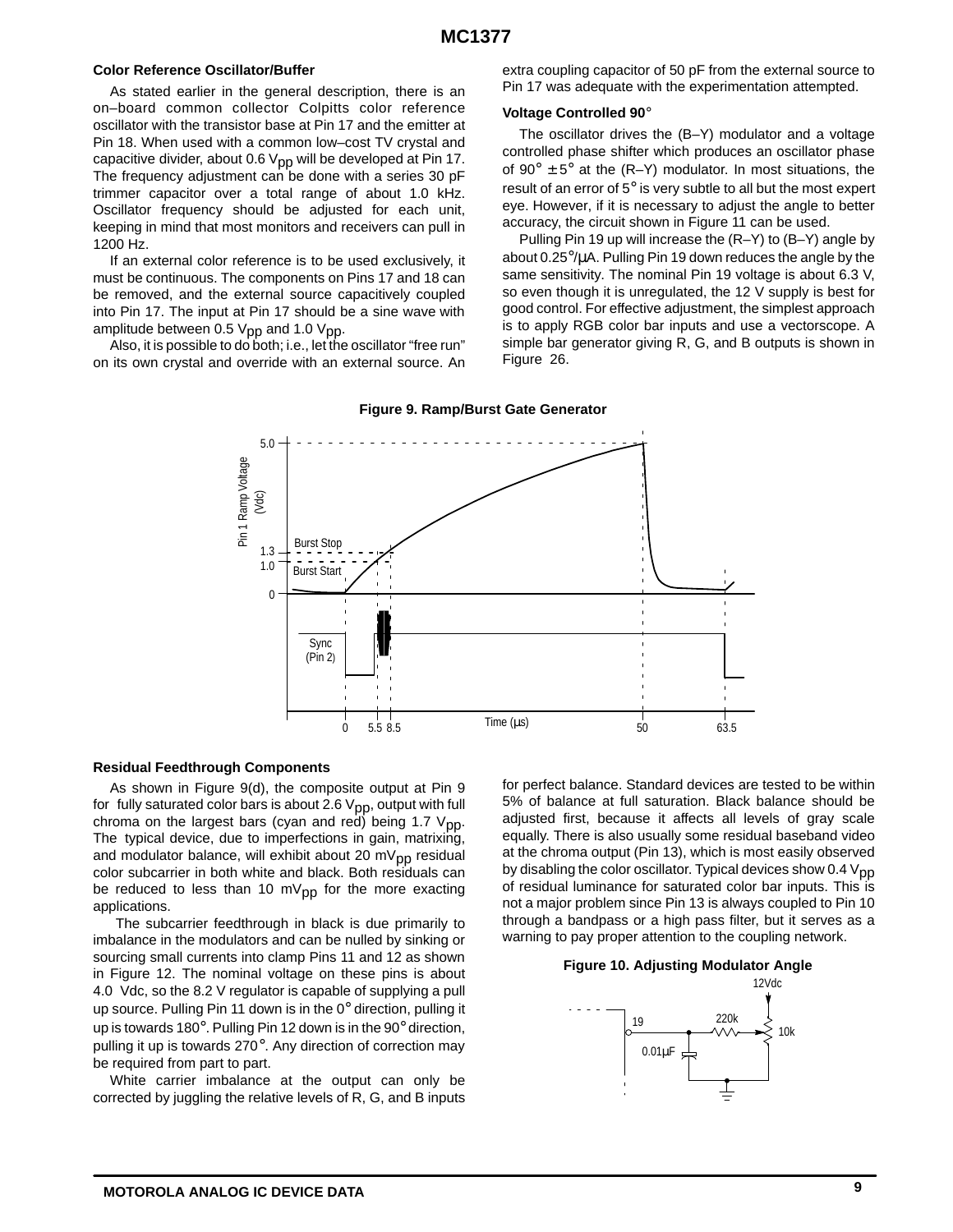#### **Figure 11. Nulling Residual Color in Black**



#### **Figure 12. Delay of Chroma Information**



#### **The Chroma Coupling Circuits**

With the exception of S–VHS equipped monitors and receivers, it is generally true that most monitors and receivers have color IF 6.0 dB bandwidths limited to approximately ±0.5 MHz. It is therefore recommended that the encoder circuit should also limit the chroma bandwidth to approximately  $\pm 0.5$  MHz through insertion of a bandpass circuit between Pin 13 and Pin 10. However, if S–VHS operation is desired, a coupling circuit which outputs the composite chroma directly for connection to a S–VHS terminal is given in the S–VHS application (see Figure 19).

For proper color level in the video output, a  $\pm 0.5$  MHz bandwidth and a midband insertion loss of 3.0 dB is desired. The bandpass circuit shown in Figure 7, using the TOKO fixed tuned transformer, couples Pin 10 to Pin 13 and gives this result. However, this circuit introduces about 350 ns of delay to the chroma information (see Figure 13). This must be accounted for in the luminance path.

A 350 ns delay results in a visible displacement of the color and black and white information on the final display. The solution is to place a delay line in the luminance path from Pins 6 to 8, to realign the two components. A normal TV receiver delay line can be used. These delay lines are usually of 1.0 k $\Omega$  to 1.5 k $\Omega$  characteristic impedance, and the resistors at Pins 6 and 8 should be selected accordingly. A very compact, lumped constant delay line is available from TDK (see Figure 25 for specifications). Some types of delay lines have very low impedances (approx. 100  $\Omega$ ) and should not be used, due to drive and power dissipation requirements.

In the event of very low resolution RGB, the transformer and the delay line may be omitted from the circuit. Very low resolution for the MC1377 can be considered RGB information of less than 1.5 MHz. However, in this situation, a bandwidth reduction scheme is still recommended due to the response of most receivers.

Figure 14(a) shows the output of the MC1377 with low resolution RGB inputs. If no bandwidth reduction is employed then a monitor or receiver with frequency response shown in Figure 14(b), which is fairly typical of non–comb filtered monitors and receivers, will detect an incorrect luma sideband at X′. This will result in cross–talk in the form of chroma information in the luma channel. To avoid this situation, a simpler bandpass circuit as shown in Figure 15(a), can be used.

**Figure 13. MC1377 Output with Low Resolution RGB Inputs**



**(a) Encoder Output with Low Resolution Inputs and No Bandpass Transformer**



**(b) Standard Receiver Response**

A final option is shown in Figure 15(b). This circuit provides very little bandwidth reduction, but enough to remove the chroma to luma feedthrough, with essentially no delay. There is, however, about a 9 dB insertion loss from this network.

It will be left to the designer to decide which, if any, compromises are acceptable. Color bars viewed on a good monitor can be used to judge acceptability of step luminance/chrominance alignment and step edge transients, but signals containing the finest detail to be encountered in the system must also be examined before settling on a compromise.

#### **The Output Stage**

The output amplifier normally produces about 2.0  $V_{DD}$  and is intended to be loaded with 150  $\Omega$  as shown in Figure 16. This provides about 1.0 V<sub>pp</sub> into 75  $\Omega$ , an industry standard level (RS–343). In some cases, the input to the monitor may be through a large coupling capacitor. If so, it is necessary to connect a 150  $\Omega$  resistor from Pin 9 to ground to provide a low impedance path to discharge the capacitor. The nominal average voltage at Pin 9 is over 4.0 V. The 150  $\Omega$  dc load causes the current supply to rise another 30 mA (to approximately 60 mA total into Pin 14). Under this (normal) condition the total device dissipation is about 600 mW. The calculated worst case die temperature rise is 60°C, but the typical device in a test socket is only slightly warm to the touch at room temperature. The solid copper 20–pin lead frame in a printed circuit board will be even more effectively cooled.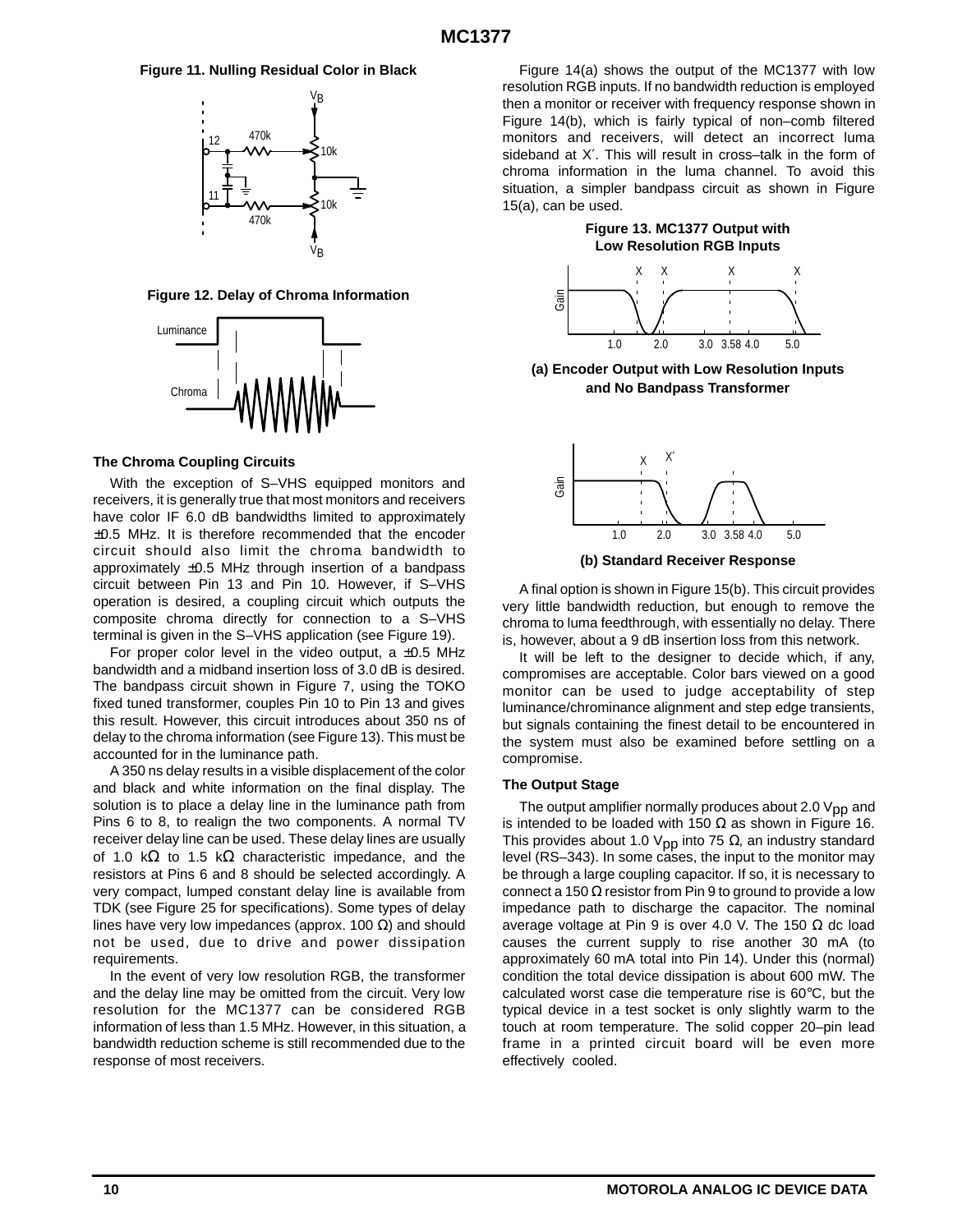#### **Figure 14. Optional Chroma Coupling Circuits**



#### **Power Supplies**

The MC1377 is designed to operate from an unregulated 10 V to 14 Vdc power supply. Device current into Pin 14 with open output is typically 35 mA. To provide a stable reference for the ramp generator and the video output, a high quality 8.2 V regulator can supply up to 10 mA for external uses, with an effective source impedance of less than 1.0  $Ω$ . This regulator is convenient for a tracking dc reference for dc coupling the output to an RF modulator. Typical turn–on drift for the regulator is approximately –30 mV over 1 to 2 minutes in otherwise stable ambient conditions.





#### **SUMMARY**

The preceding information was intended to detail the application and basis of circuit choices for the MC1377. A complete MC1377 application with the MC1374 VHF modulator is illustrated in Figure 17. The internal schematic diagram of the MC1377 is provided in Figure 8.



#### **Figure 16. Application with VHF Modulator**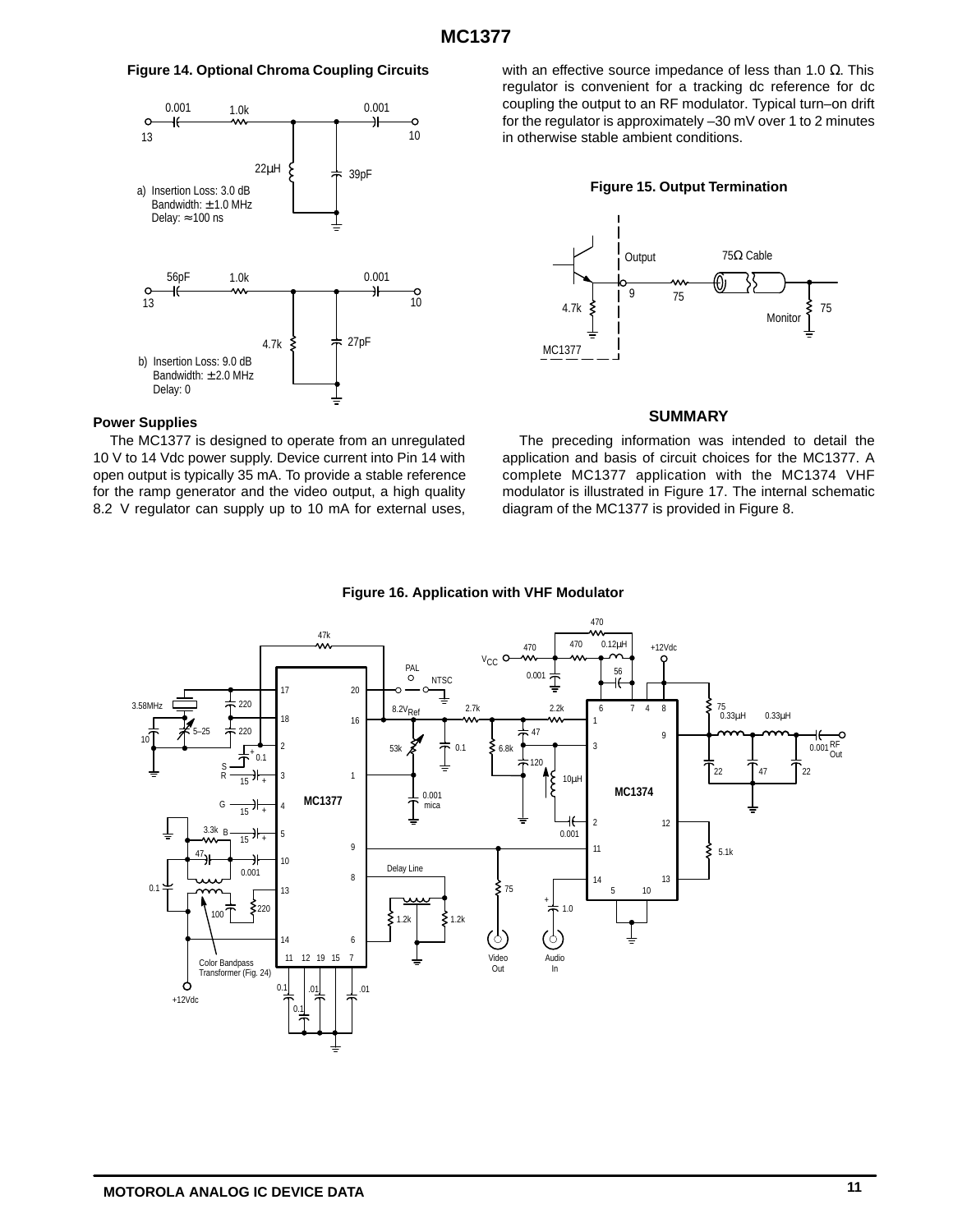#### **APPLICATIONS INFORMATION**

#### **S–VHS**

In full RGB systems (Figure 18), three information channels are provided from the signal source to the display to permit unimpaired image resolution. The detail reproduction of the system is limited only by the signal bandwidth and the capability of the color display device. Also, higher than normal sweep rates may be employed to add more lines within a vertical period and three separate projection picture tubes can be used to eliminate the "shadow mask" limitations of a conventional color CRT.

Figure 21 shows the "baseband" components of a studio NTSC signal. As in the previous example, energy is concentrated at multiples of the horizontal sweep frequency. The system is further refined by precisely locating the color subcarrier midway between luminance spectral components. This places all color spectra between luminance spectra and can be accomplished in the MC1377 only if "full interlaced" external color reference and sync are applied. The individual components of luminance and color can then be separated by the use of a comb filter in the monitor or receiver. This technique has not been widely used in consumer products, due to cost, but it is rapidly becoming less expensive and more common. Another technique which is gaining popularity is S–VHS (Super VHS).

In S–VHS, the chroma and luma information are contained on separate channels. This allows the bandwidth of both the chroma and luma channels to be as wide as the monitors ability to reproduce the extra high frequency information. An output coupling circuit for the composite chroma using the TOKO transformer is shown in Figure 19. It is composed of the bandpass transformer and an output buffer and has the frequency performance shown in Figure 20. The composite output (Pin 9) then produces the luma information as well as composite sync and blanking.



**Figure 17. Spectra of a Full RGB System**

**Figure 19. Frequency Response of Chroma Coupling Circuit**





**Figure 18. S–VHS Output Buffer**



\*Refers to different component values used for NTSC/PAL (3.58 MHz/4.43 MHz). \*\*Toko 166NNF–1026AG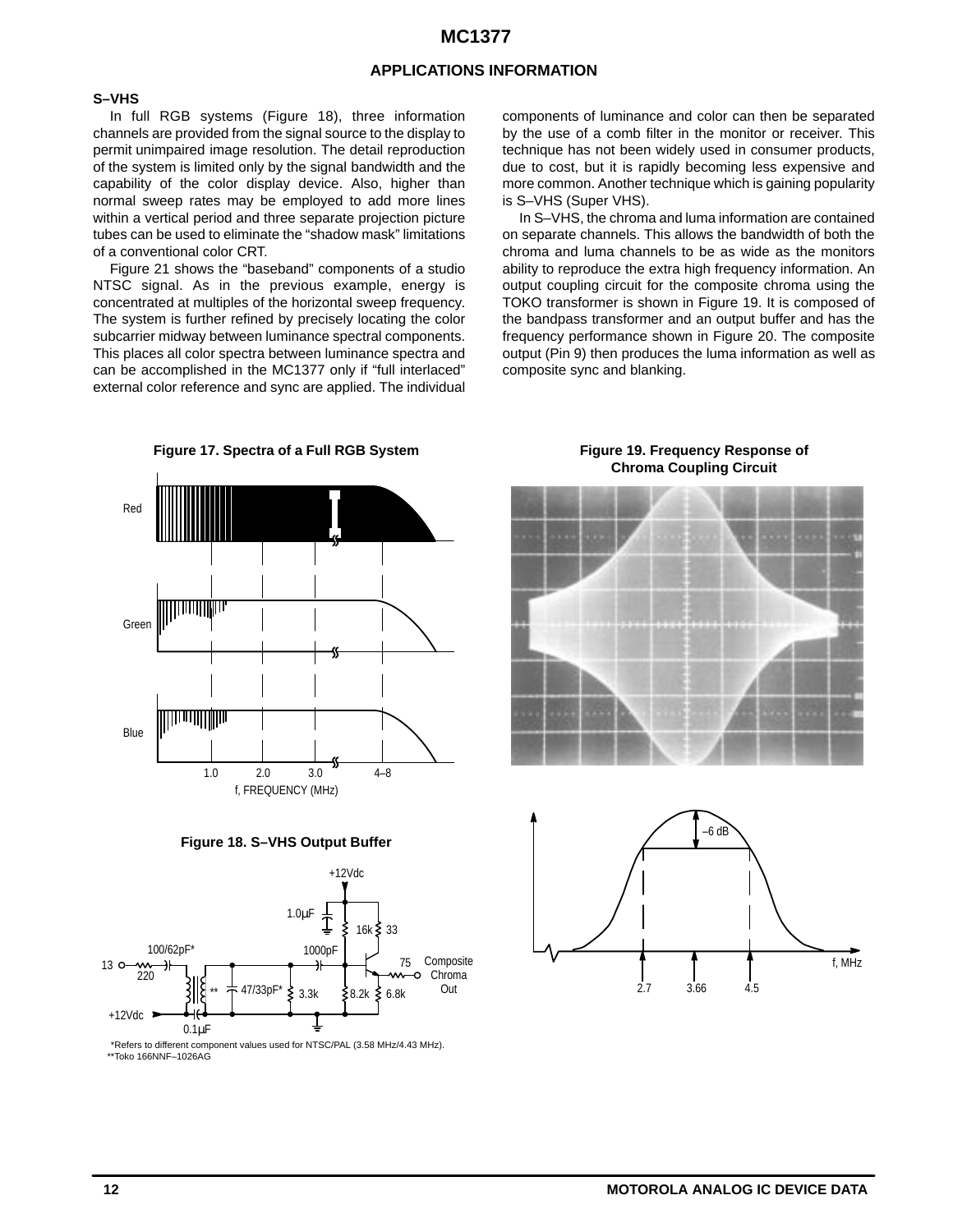#### **I/Q System versus (R–Y)/(B–Y) System**

The NTSC standard calls for unequal bandwidths for I and Q (Figure 21). The MC1377 has no means of processing the unequal bandwidths because the I and Q axes are not used (Figure 22) and because the outputs of the (R–Y) and the (B–Y) modulators are added before being output at Pin 13. Therefore, any bandwidth reduction intended for the chroma information must be performed on the composite chroma information. This is generally not a problem, however, since most monitors compromise the standard quite a bit.

Figure 23 shows the typical response of most monitors and receivers. This figure shows that some crosstalk between luma and chroma information is always present. The acceptability of the situation is enhanced by the limited ability of the CRT to display information above 2.5 MHz. If the signal from the MC1377 is to be used primarily to drive conventional non–comb filtered monitors or receivers, it would be best to reduce the bandwidth at the MC1377 to that of Figure 23 to lessen crosstalk.







# **(Showing Standard Colors)**

### **Figure 22. Frequency Response of Typical Monitor/TV**

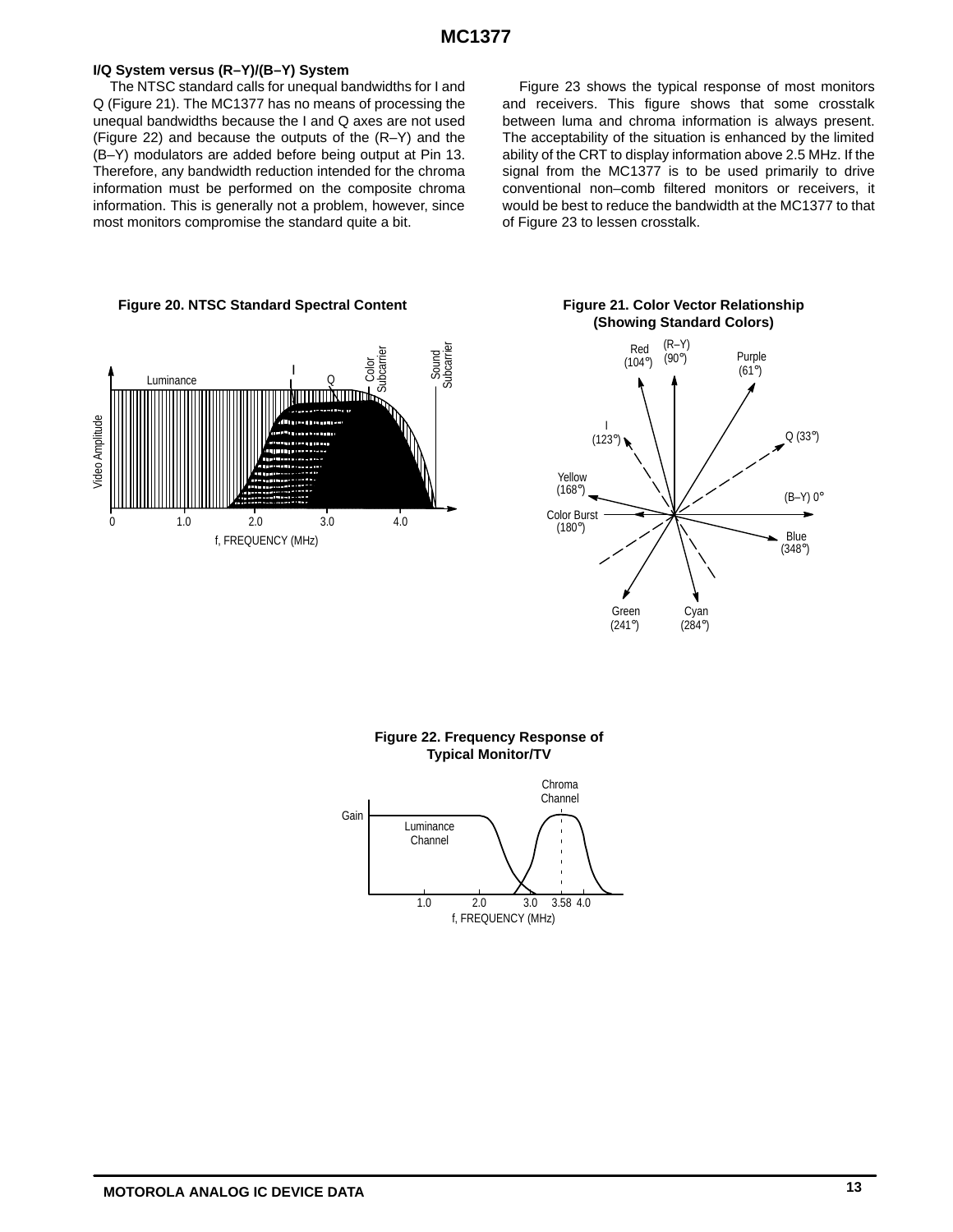#### **Figure 23. A Prototype Chroma Bandpass Transformer Toko Sample Number 166NNF–10264AG**



**Figure 24. A Prototype Delay Line TDK Sample Number DL122301D–1533**





\*Marking: Part Number, Manufacturer's Identification, Date Code and Lead Number. Skokie, IL (TDK Corporation of America)

| ltem                          | <b>Specifications</b> |  |  |
|-------------------------------|-----------------------|--|--|
| <b>Time Delay</b>             | 400 ns $\pm$ 10%      |  |  |
| Impedance                     | 1200 $\Omega$ ± 10%   |  |  |
| Resistance                    | Less Than 15 $\Omega$ |  |  |
| Transient Response with 20 ns | Preshoot: 10% Max     |  |  |
| Rise Time Input Pulse         | Overshoot: 10% Max    |  |  |
|                               | Rise Time: 120 ns Max |  |  |
| Attenuation                   | 3 dB Max at 6.0 MHz   |  |  |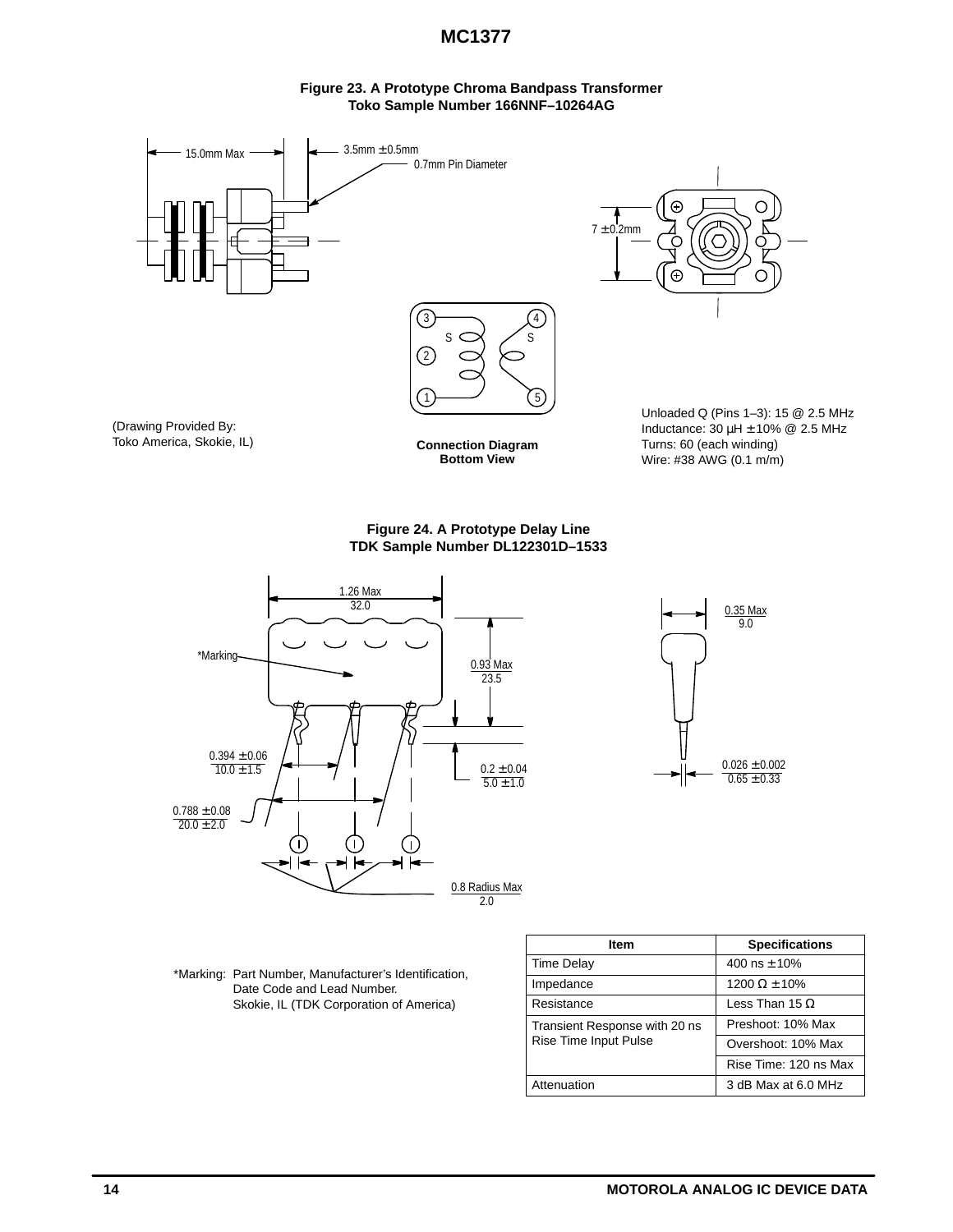### **Figure 25. RGB Pulse Generator**



#### **RGB Pulse Generator Timing Diagram for NTSC**

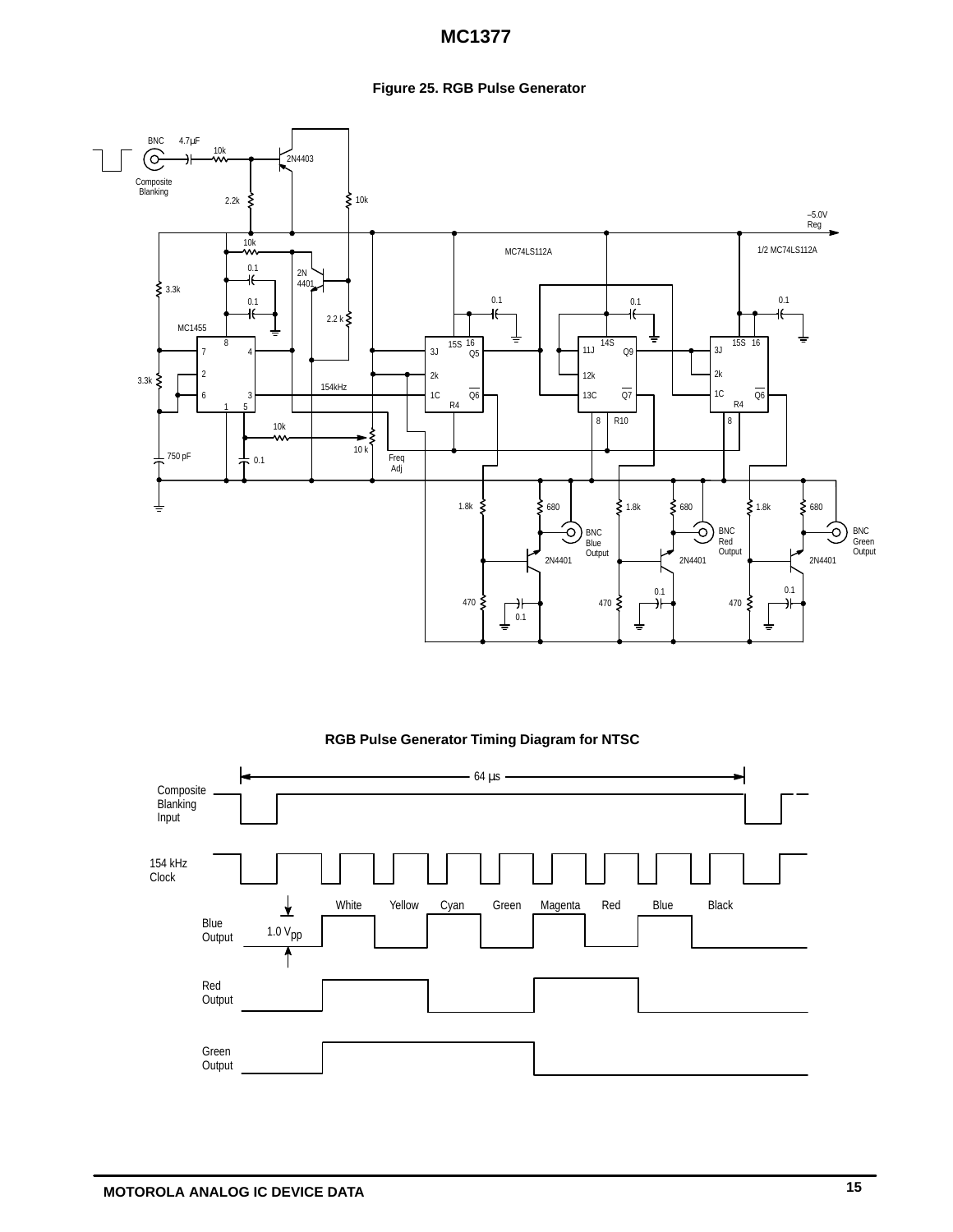

**Figure 26. Printed Circuit Boards for the MC1377**

**(CIRCUIT SIDE) (COMPONENT SIZE)**



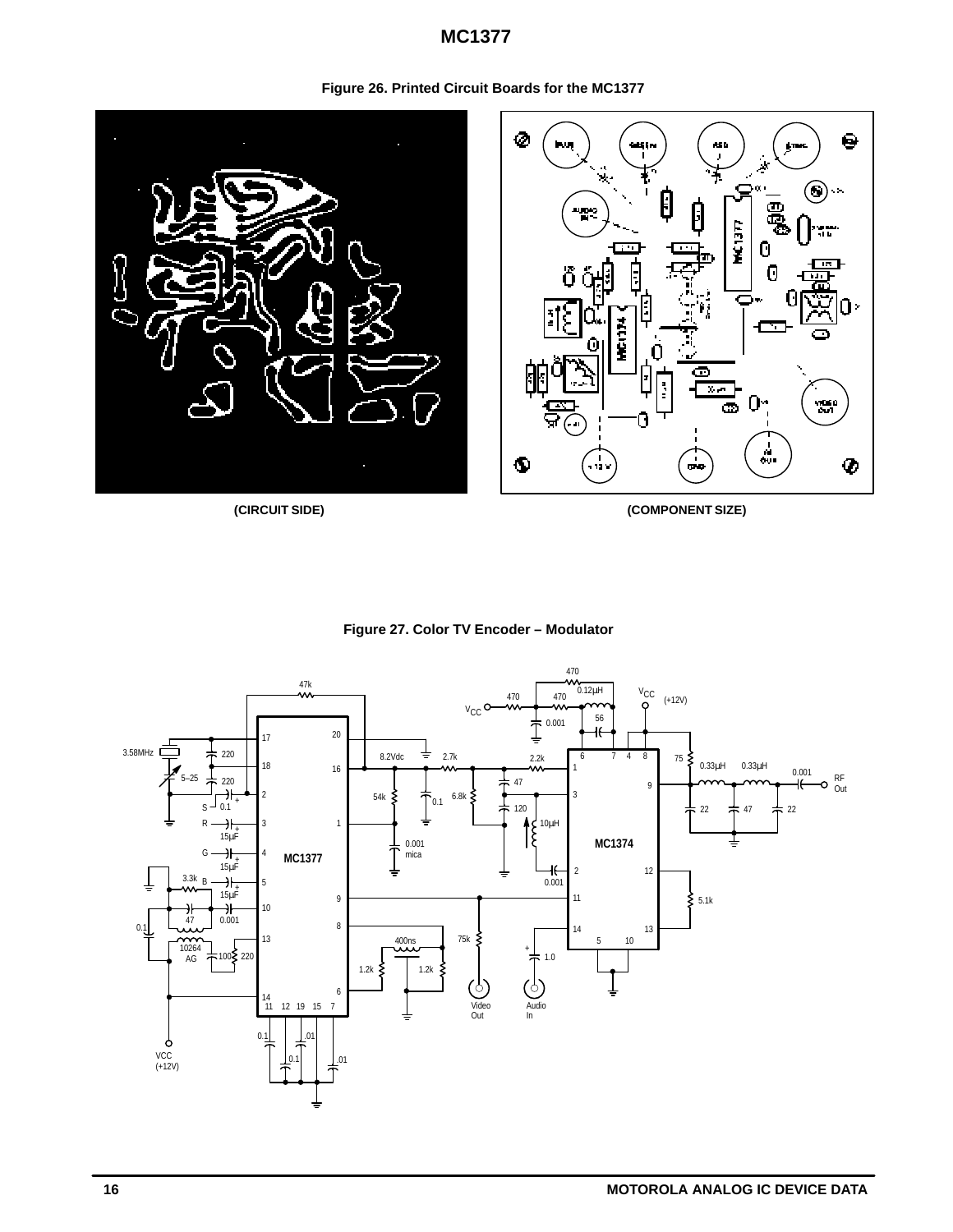#### **OUTLINE DIMENSIONS**